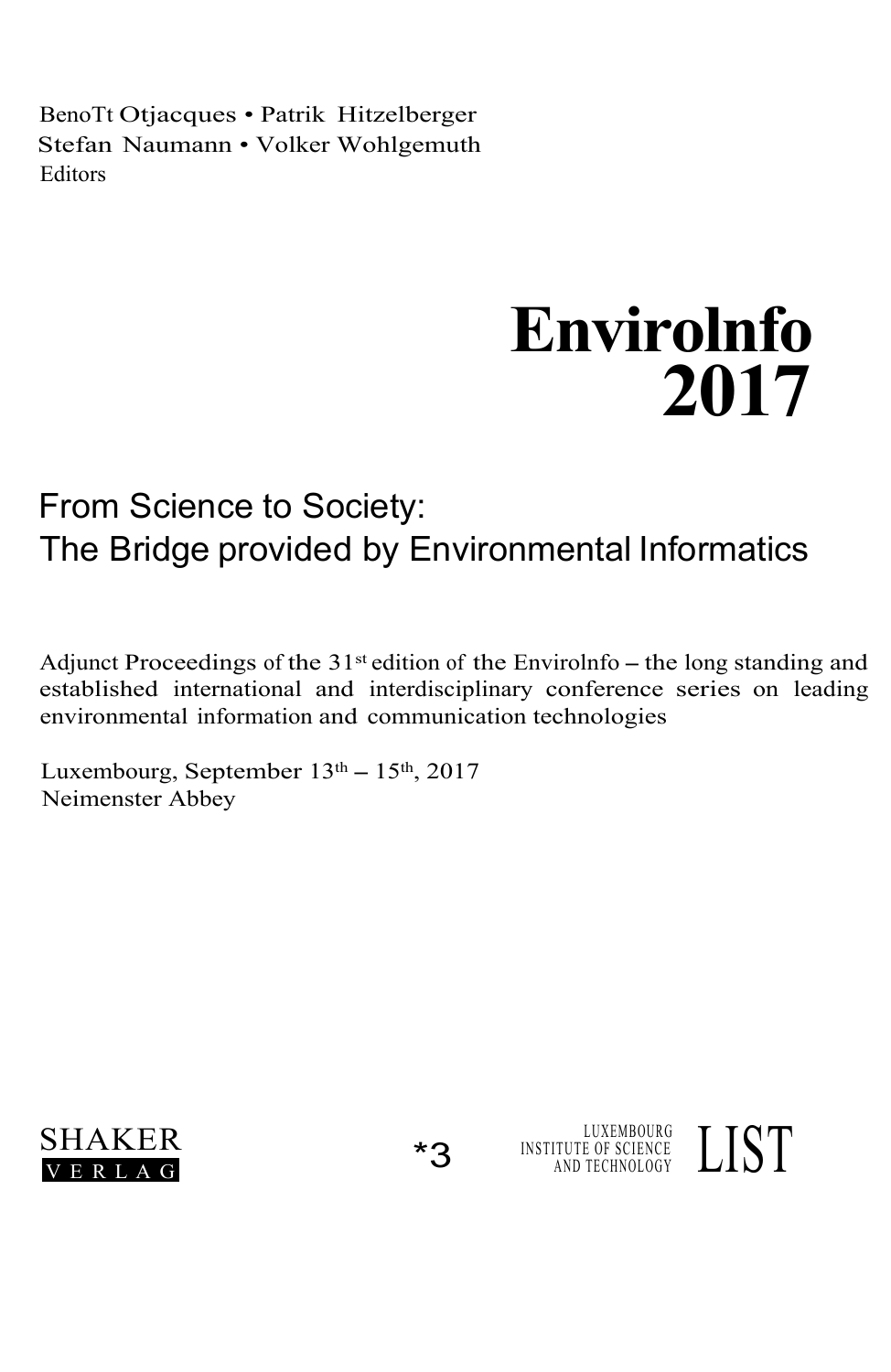## **Table of Contents**

| Integration of SAR and Optical Remote Sensing Data for Mapping of Mangroves Extents<br>Ayman Abdel-Hamid, Olena Dubovyk, Islam Abou El-Magd, Gunter Menz                                                  | $\mathbf{1}$ |
|-----------------------------------------------------------------------------------------------------------------------------------------------------------------------------------------------------------|--------------|
| Implementing A Central Database for Groundwater Contamination by Nitrate<br>Loads in Germany<br>Andreas Abecker, Wassilios Kazakos, David Riepl, Vanessa Rojas-Habetswallner                              | 9            |
| Toward Improving Solar Panel Efficiency using Reinforcement Learning<br>David Abel, Emily Reif Edward C. Williams, Michael L. Littman                                                                     | 17           |
| Flexible Software Support of Imovated Mobility Business Models<br>Ali Akyol, Jantje Halberstadt, Kimberly Hebig, Dilshodbek Kuryazov, Jan Jelschen, Andreas Winter,<br>Alexander Sandau, Jorge Marx Gomez | 27           |
| Informatics drives innovation for horticultural crop production, food safety and environmental<br>sustainability                                                                                          | 35           |
| Walter J Armbruster, Margaret M MacDonell                                                                                                                                                                 |              |
| Sustainable Software Design: The iTunes Example                                                                                                                                                           | 43           |
| Hans-Knud Arndt, Christian Bekel, Pascal Peeck, Kevin Roschke, Philipp Stecher, Meng Zhang                                                                                                                |              |
| Sustainable Software Design: The Dell Monitor Example<br>Hans-Knud Arndt, Dustin Boettcher, Pia Sophie Lamprecht, Daniel Micheel                                                                          | 53           |
| Structural equation model of the ecoinnovation<br>Pawel Bartoszczuk                                                                                                                                       | 61           |
| Software Based Estimation of Software Induced Energy Dissipation with powerstat<br>Yannick Becker, Stefan Naumann                                                                                         | 69           |
| Categorization of established methodologies used in operation and maintenance simulations<br>of offshore wind farms, a literature review                                                                  | 75           |
| Dirk Bendlin, Volker Berkhout, Gerrit Wolken-Mohlmann, Jorge Marx Gomez                                                                                                                                   |              |
| Modelling Water-Energy-Food nexus by a network of Agents<br>Vasily Bunakov, Simon Lambert, Xiaoyu Yan, Gloria Salmoral, Marian Scott, Scott McGrane                                                       | 85           |
| A visual understanding of metadata towards an Open Data reuse and exploitation<br>Paulo Carvalho                                                                                                          | 93           |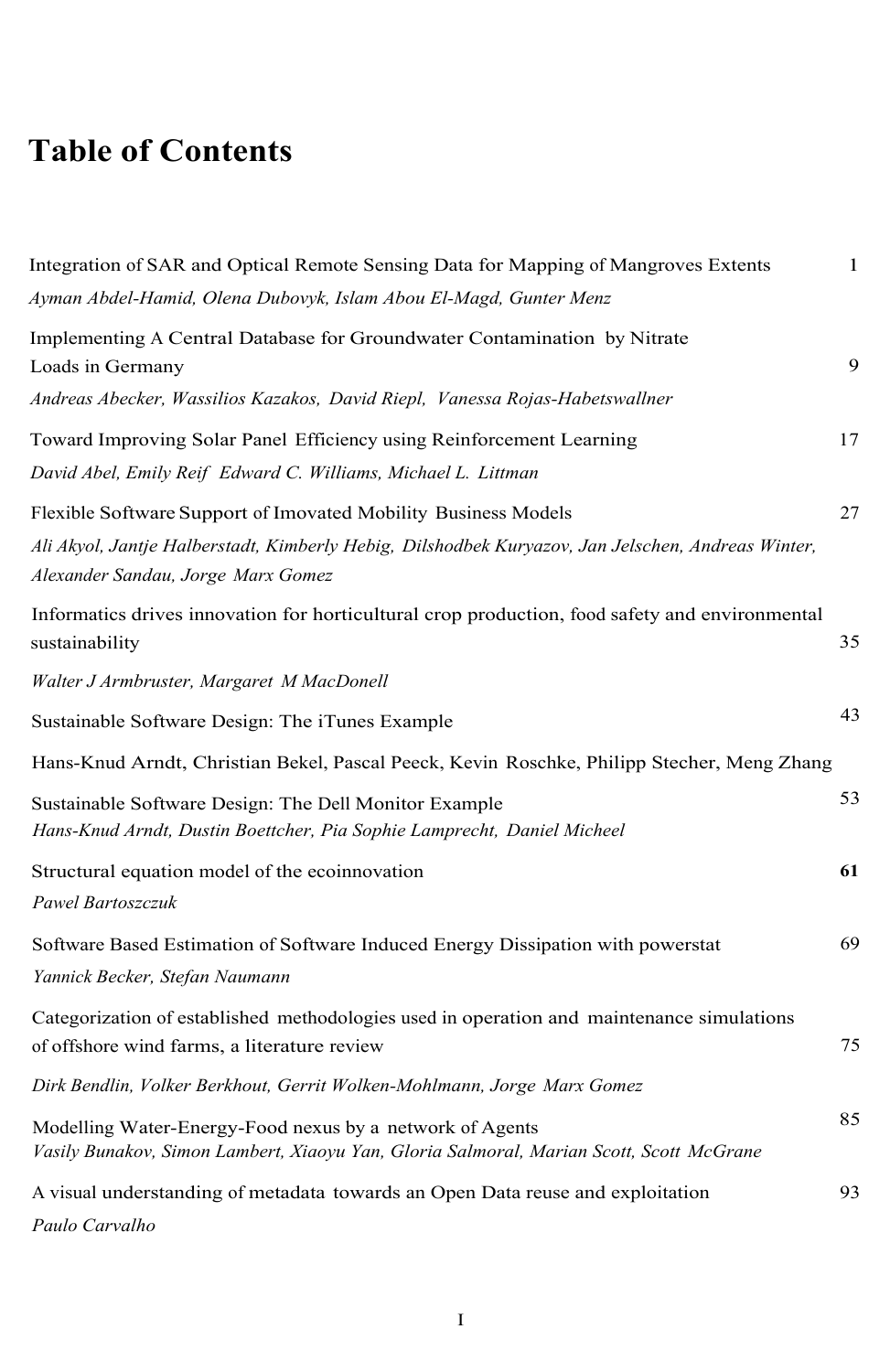| Analyzing Green Software Strategies within a Service Design Process<br>Nelly Condori-Fernandez, Patricia Lago                                                                                                                 | 101 |
|-------------------------------------------------------------------------------------------------------------------------------------------------------------------------------------------------------------------------------|-----|
| An Interdisciplinary Approach to Finding and Using Data for Complex Environmental<br>Modelling Problems: A Soil System Example<br>Graham Dean, Victoria Janes Bassett, Ross Towe, Vatsala Nundloll, Jess Davies, Gordon Blair | 111 |
| Emission Inventory System in Service of Current and Future Decision and Policy Making<br>Reflz Duro, Heinrich Humer, Rudolf Orthofer, Alexander Preinerstorfer, Ivan Gojmerac <sup>1</sup>                                    | 119 |
| Crowdsourcing wood consumption data for environmental research:<br>the bootstrap design problem<br>Selamawit Molla Fossum, Susana Lopez-Aparicio, Havard Vika Roen                                                            | 127 |
| Multi-Sensor Time Series Data Fusion for Assessment of Agricultural Drought:<br>Limitations and Potential<br>Gohar Ghazaryan, Olena Dubovyk, Nataliia Kussul, Jiirgen Schellberg                                              | 135 |
| Environmental impact of product life cycles over time: modelling and visualization<br>Thomas Gibon, Nicolas Medoc, Thomas Schaubroeck, Tomas Navarrete Gutierrez, Yoann Pigne, Ligia<br>Tiruta-Barna, Enrico Benetto          | 141 |
| An Open Database Concept for Open Energy Modelling<br>Martin Glauer, Stephan Giinther, Ludwig Huelk, Wolf-Dieter Bunke                                                                                                        | 149 |
| Addressing knowledge and know-how biases in the environmental sciences with<br>modern data and compute services<br>Stephan Hachinger, Hai Nguyen, Tobias Weber, Jens Weismiiller                                              | 155 |
| The Impact of Nuclear Storage Sites on Human Health and the Environment:<br>Storage Site Asse II in Germany as an Example<br>Hagen Scherb, Kristina Voigt                                                                     | 163 |
| Technologies, Resources, and Substitution: An Approach to Support the Discourse on<br>Technological Innovations with a Focus on Sustainability<br>Lorenz M. Hilty, Ariane Lubberger                                           | 169 |
| Consulting Database Geology and Soil in Schleswig-Holstein<br>Friedhelm Hosenfeld, Karen Bazner, Meike Nitschke, Bernd Konig                                                                                                  | 173 |
| Introducing and Discussing an International Metadata Set for Data Related to<br><b>Energy System Analyses</b><br>Ludwig Hulk, Berit Miiller                                                                                   | 181 |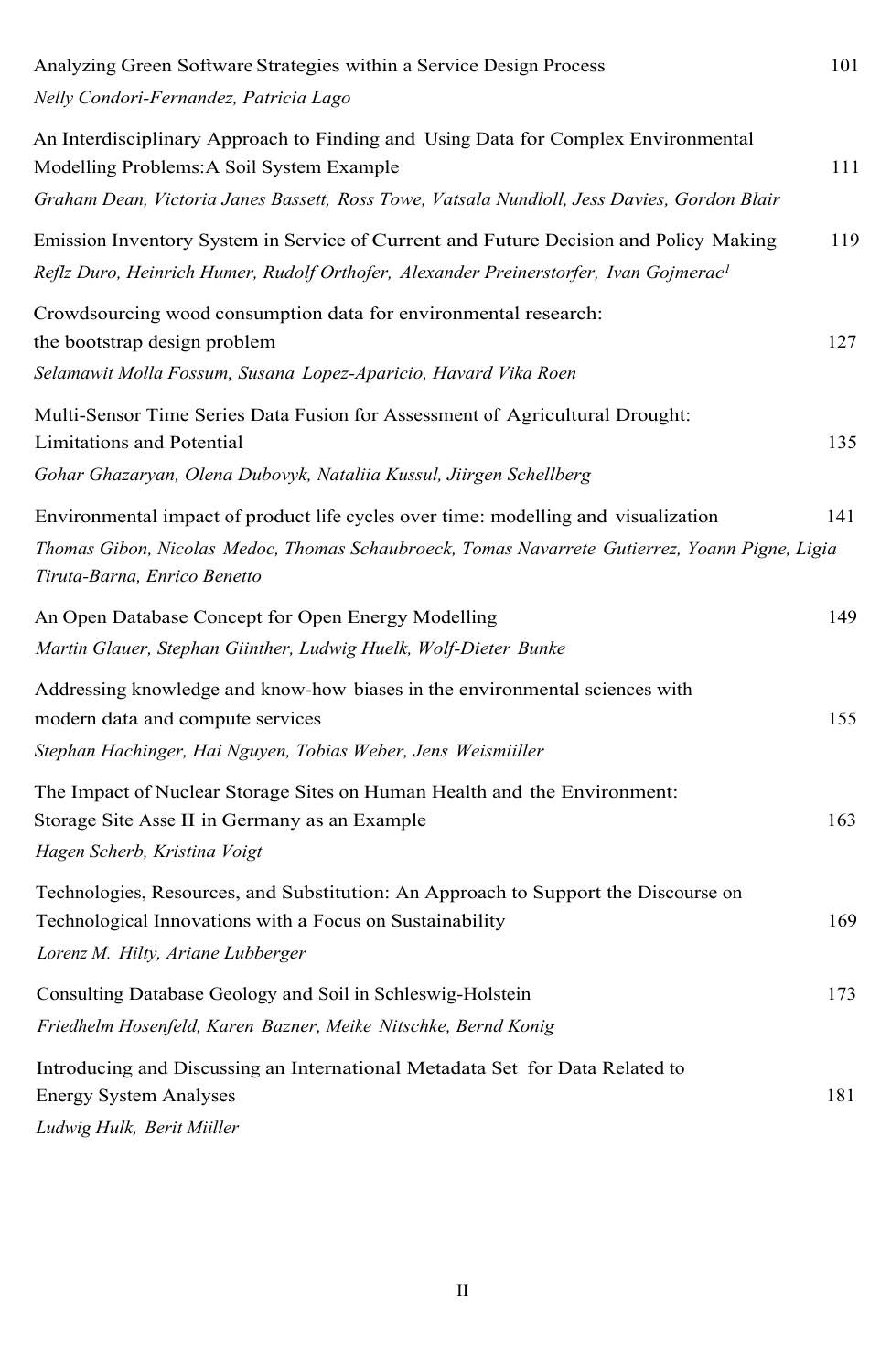| Disaster Monitoring using Unmanned Aerial Vehicles and Deep Learning<br>Andreas Kamilaris and Francesc X. Prenafeta-Boldu                                                                                            | 187 |
|----------------------------------------------------------------------------------------------------------------------------------------------------------------------------------------------------------------------|-----|
| Software Support for Spatial ETL Processes<br>Sandra Schrauth, Radoslav Nedkov, Carsten Heidmann, fVassilios Kazakos, Andreas Abecker                                                                                | 195 |
| Use Cases for Virtual Reality Applications in Emergency Operation Centers (EOC)<br>Michael Klafft, Holger Ziekow                                                                                                     | 203 |
| Environmental Chemicals' in a Globalized World - The Information Platform for Chemical<br>Monitoring in Europe<br>Gerlinde Knetsch, Maria Ruether                                                                    | 209 |
| Resource Consumption Behavior in Modern Concurrency Models<br>Sandro Kreten and Achim Guldner                                                                                                                        | 213 |
| Open data in studies of the water-energy-food nexus<br>Simon Lambert, Vasily Bunakov, Scott J. McGrane, E. Marian Scott                                                                                              | 221 |
| SALCAFuture: tools for LCA data processing for agri-food products in the context of Farm<br>Sustainability Assessment - challenges and opportunities<br>Jens Lansche, Hisko Baas, Thomas Nemecek and Gerard Gaillard | 227 |
| GET-IT, a software suite for easy, interoperable sharing of ecological data in the Long Term<br>Ecological Research Network<br>Lanucara Simone, Martina Zilioli, Oggioni Alessandro and Paola Carrara                | 229 |
| Competence- and Design-oriented Courses in the Study of Environmental Informatics to<br>improve Sustainable Teaching<br>Stefanie Lehmann, Hans-Knud Arndt                                                            | 235 |
| Incentive Systems for Waste Separation and Waste Prevention at<br>Festivals in the Camping Area<br>Stefanie Lehmann, Hans-Knud Arndt                                                                                 | 243 |
| Deriving Content for an Electricity and Mobility Platform: Digital Spaces as<br>Drivers for Sustainable Mobility<br>Olga Levina                                                                                      | 251 |
| Spatiotemporal heterogeneity: a major factor influencing exposure and risk assessment<br>Armand Maul                                                                                                                 | 259 |
| 'Getting the hitchhiking ball rolling on rural areas' – Drivers and barriers of peer-to-peer<br>ridesharing usage intention<br>Nadine Pieper, Martina Johns, David M. Woisetschldger                                 | 267 |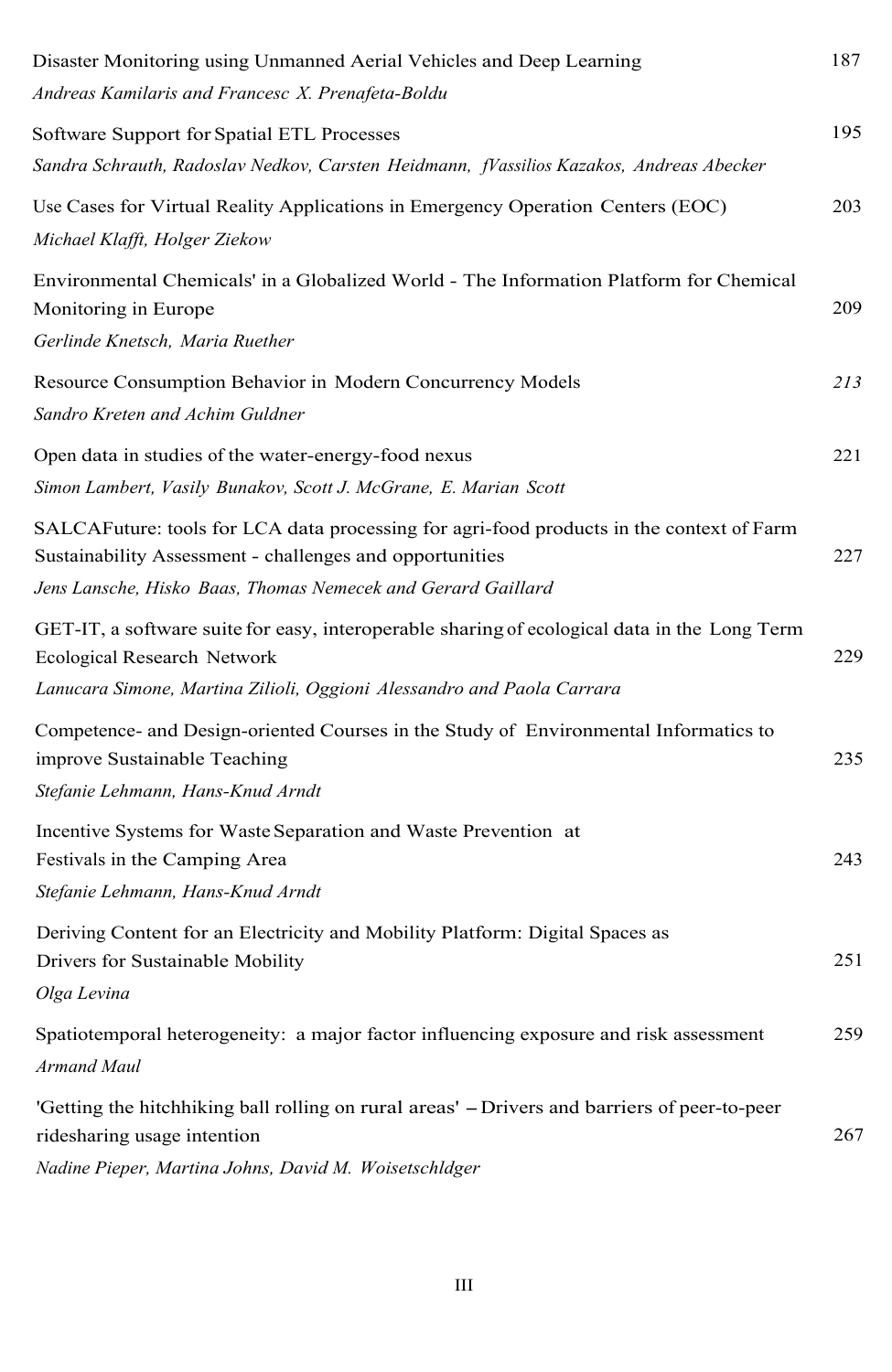| System Design of a Holistic Learning and Training System for Operational<br>Environmental Issues Based on the Principle of Blended Learning                      | 275 |
|------------------------------------------------------------------------------------------------------------------------------------------------------------------|-----|
| Roksolana Pleshkanovska, Stefanie Lehmann, Hans-Knud Arndt                                                                                                       |     |
| Regionalized LCI modeling: The Case of Regionalized Cotton Datasets                                                                                              | 285 |
| Jurgen Reinhard, Mireille Faist-Emmenegger, Rainer Zah, Lorenz M. Hilty                                                                                          |     |
| ALaDIn: Shining a Light on Air Quality through Data Integration and Machine Learning                                                                             | 293 |
| Dumitru Roman, Mike Kobernus, Rune Odegard, Nikolay Nikolov, Dina Sukhobok, Bjorn Marius von<br>Zernichow, Till Christopher Lech                                 |     |
| Blockchain as Enabler for Machine-to-machine Business – New Governance for<br>Renewable Energies                                                                 | 299 |
| Thomas Osterland & Thomas Rose                                                                                                                                   |     |
| Deploying Mobile Sensor Platforms to increase Data Density in Crisis and<br>Disaster Management                                                                  | 307 |
| Johannes Schabauer, Denis Havlik, Gerald Schimak                                                                                                                 |     |
| Development and Design of a Graphical Language for Sustainability<br>Knowledge Communication                                                                     | 317 |
| Benno Schmidt, Christian Danowski-Buhren                                                                                                                         |     |
| The Industrial Ecology Digital Laboratory                                                                                                                        | 325 |
| Konstantin Stadler, Radek Lonka Evert Bouman Guillaume Majeau-Bettez Anders Hammer Stromman                                                                      |     |
| New opportunities for forest management using Copernicus data Sentinels for<br>Thuringian Information Systems                                                    | 333 |
| Martyna A. Stelmaszczuk-Gorska, Herbert Sagischewski, Sergej Chmara                                                                                              |     |
| A hybrid data-model decision tool for the assessment of the pump cavitation risk in<br>wastewater treatment plants                                               | 341 |
| Dario Torregrossa, Joachim Hansen, Ulrich Leopold                                                                                                                |     |
| Merging and calibration of radar rain products for quantification of input uncertainty in<br>urban drainage modelling for the Haute-Sure catchment in Luxembourg | 347 |
| J.A. Torres-Matallana, F. Cecinati, V. Bellos, U. Leopold                                                                                                        |     |
| Advancing the Understanding and Mitigation of Hydrological Extreme Events with<br>High-Level IT Services                                                         | 357 |
| Jens Weismiiller, Nils gentsehen Felde, Martin Leduc, Anton Frank                                                                                                |     |
| Integrating Social and Environmental Impacts in a Manufacturing Simulation Software -<br>Work in Progress Review<br>Andi H. Widok, Volker Wohlgemuth             | 363 |
|                                                                                                                                                                  |     |